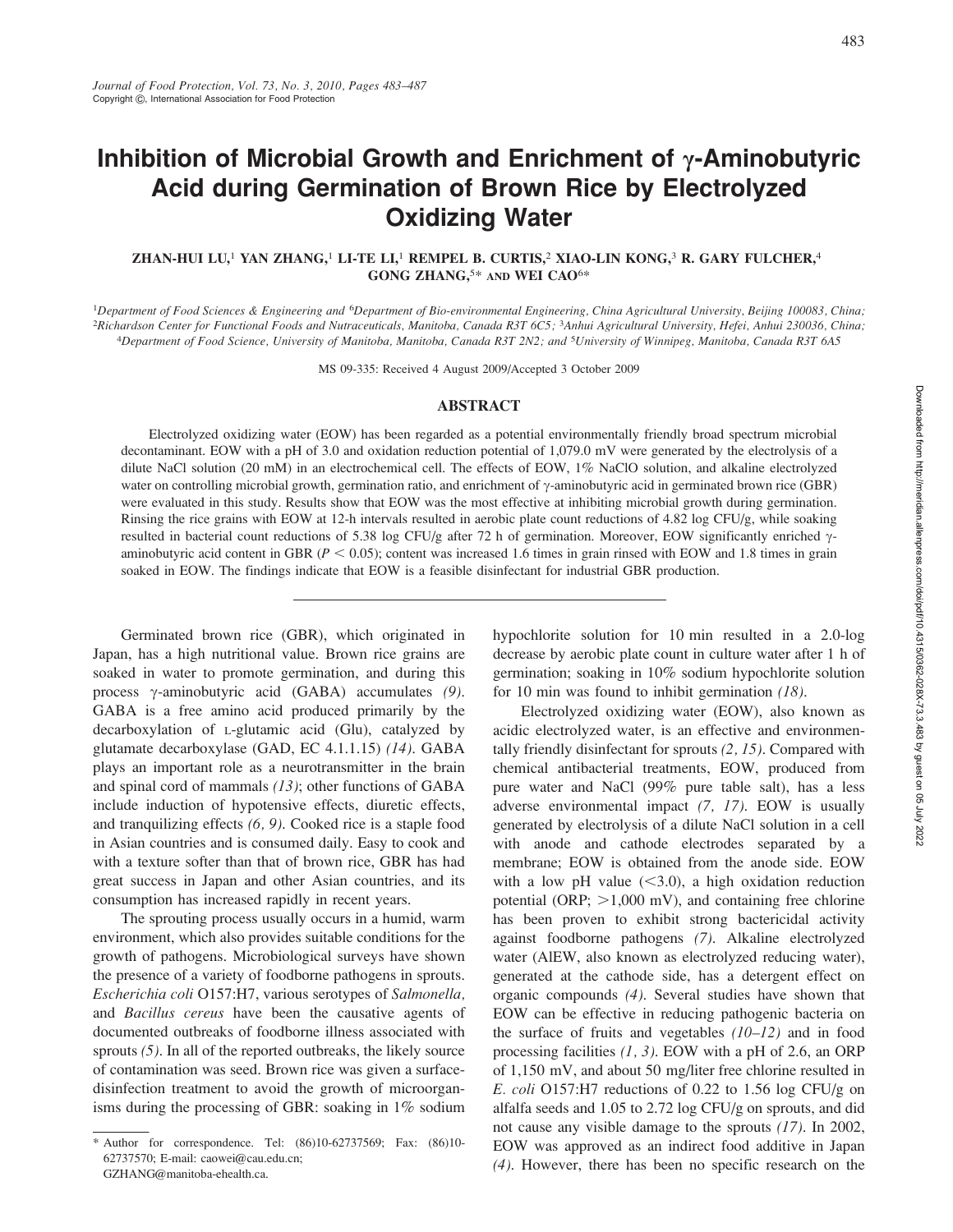

FIGURE 1. Schematic diagram of the experimental electrolyzed water generator. (1) DC power; (2) controller; (3) electrodes; (4) membrane; (5) electrolytic cell; (6) outlets.

effects of EOW on controlling microbial growth during germination of brown rice.

The objectives of this study were to evaluate the efficiency of electrolyzed oxidizing water for reducing microbial contamination during brown rice germination and to determine the effects of EOW on GABA contents in GBR. The potential of germination enhancement and GABA enrichment by alkaline electrolyzed water was also investigated.

#### MATERIALS AND METHODS

Materials. The paddy rice used was a nonwaxy Japonica rice (cultivar Yu Ying 6) harvested from the farm of Henan Academy of Agricultural Sciences, Henan, China, in August 2008. The paddy rice was dried in a convection oven at  $40^{\circ}$ C to a final moisture content of 13.6% dry basis. Dried paddy rice (300 g) was dehusked in an experimental rubber roll sheller (THU class 35A, Satake rice machine, Tokyo, Japan). From the resultant brown rice, 210-g samples were polished using a laboratory model abrasive roller polisher (TM-05, Satake grain testing mill). A good polish of 8% was given to the samples to obtain milled rice. The milled rice samples were manually separated to exclude broken and cracked grains. The brown rice and milled rice samples were sealed in plastic bags and stored at  $4^{\circ}$ C before use. The standards of GABA and Glu were purchased from Sigma (St. Louis, MO). Analytical grade chemicals and distilled water were used in this study.

Preparation of treatment solutions. EOW and AlEW were generated by electrolysis of 20 mM NaCl solution at 20 V and 12 A for 15 min using an experimental electrolyzed water generator (model ZSJ-1, Shenyang Dongyu Xinbor Technology Company Ltd., Shenyang, China) that consisted of an electrolysis cell in which anode and cathode electrodes were separated by a membrane (Fig. 1). EOW with a pH value of 3.0, an ORP of 1,079.0 mV, and an available chlorine concentration of 25 mg/liter was collected from the anode side of the generator, and AlEW (pH 11.0, ORP  $-763.0$  mV) was obtained from the cathode side. The physicochemical properties of electrolyzed water were measured immediately after preparation. The pH and ORP values were measured using a dual scale pH/ORP meter (HM-30R, DKK-TOA Corporation, Tokyo, Japan) with a pH electrode (GST-

5741C, DKK-TOA Corporation) and an ORP electrode (PST-5721C, DKK-TOA Corporation). The available chlorine concentration was determined by a colorimetric method using a digital chlorine test kit (RC-2Z, Kasahara Chemical Instruments Corp., Saitama, Japan). The detection limit is 0 to 300 mg/liter. All measurements were made in triplicate.

In the meantime, a NaClO solution containing 38 mg/liter of available chlorine was diluted in sterile distilled water to obtain a fresh 0.1% (vol/vol) NaClO solution. Sterile distilled water was used as a control.

Evaluation of microbial growth and Glu and GABA content during germination. Twenty grams of brown rice was washed with 300 ml of distilled water three times, and then the grains were spread on a sterile perforated tray lined with four layers of cheesecloth and incubated in darkness at  $37^{\circ}$ C for 0, 12, 24, and 36 h, respectively; the grains were rinsed every 12 h with 300 ml of sterile distilled water. At each time interval, the rice grains were collected aseptically and immediately used for microbial analyses. The grains incubated for 0 h were obtained by placing the rice grain on the cheesecloth and collecting immediately. The collected rice grains (5 g) were weighed into 100 ml of sterile physiological saline solution. The flask was shaken vigorously by hand to rinse the microbial cells from the surface of the rice grains, and then 1 ml of the solution was aspirated aseptically and mixed with a 10 fold amount of sterile physiological saline solution (containing 0.85% NaCl and 0.1% Bacto Peptone). For aerobic plate count, 1 ml of the mixture was serially diluted (1:10) in the sterile saline solution, and appropriately diluted solutions (0.1 ml) were surface plated in triplicate on plate count agar (Merck, Darmstadt, Germany) and incubated at  $37^{\circ}$ C for 48 h before counting. In addition, the GBR sample incubated for 36 h was dried in a laminar flow hood at room temperature (21  $\pm$  1°C) for 24 h, and then the content of Glu and GABA was determined by a method described below.

For inhibition of microbial growth by different treatments during germination, the following two procedures were used.

Rinsing procedure. The washed brown rice was soaked in 500 ml of treatment solutions in darkness at  $37^{\circ}$ C for 12 h before being spread on the sterile perforated tray. During 72 h of incubation, the rice was rinsed by the corresponding freshly prepared solution at 12-h intervals. After germination, approximately 5 g of germinated rice grains were aseptically collected for microbial analysis. The others were used to count visually the percentage of germinated rice grains. The length of root and sprout of germinated grains were directly measured. Then the grains were dried in the same way as above and analyzed to determine the content of Glu and GABA.

Soaking procedure. The procedure was almost the same as rinsing, except the grains were placed on four layers of cheesecloth and immersed in 500 ml of different treatment solutions at  $37^{\circ}$ C for 84 h. The treatment solutions were changed to the freshly prepared ones at 12-h intervals. All treatments were replicated three times.

HPLC analysis of Glu and GABA. Glu and GABA were extracted and analyzed by high-performance liquid chromatography (HPLC) (16). The dried rice grains were ground into powder with a Wiley mill (200 mesh, model 1093 Cyclotec sample mill, Foss Tecator, Eden Prairie, MN) and then added to four volumes of cold 70% ethanol. After storage overnight at  $4^{\circ}$ C, the samples were centrifuged (34,800  $\times$  g, 20 min), and the pellets were washed twice with 70% ethanol. The supernatants were pooled and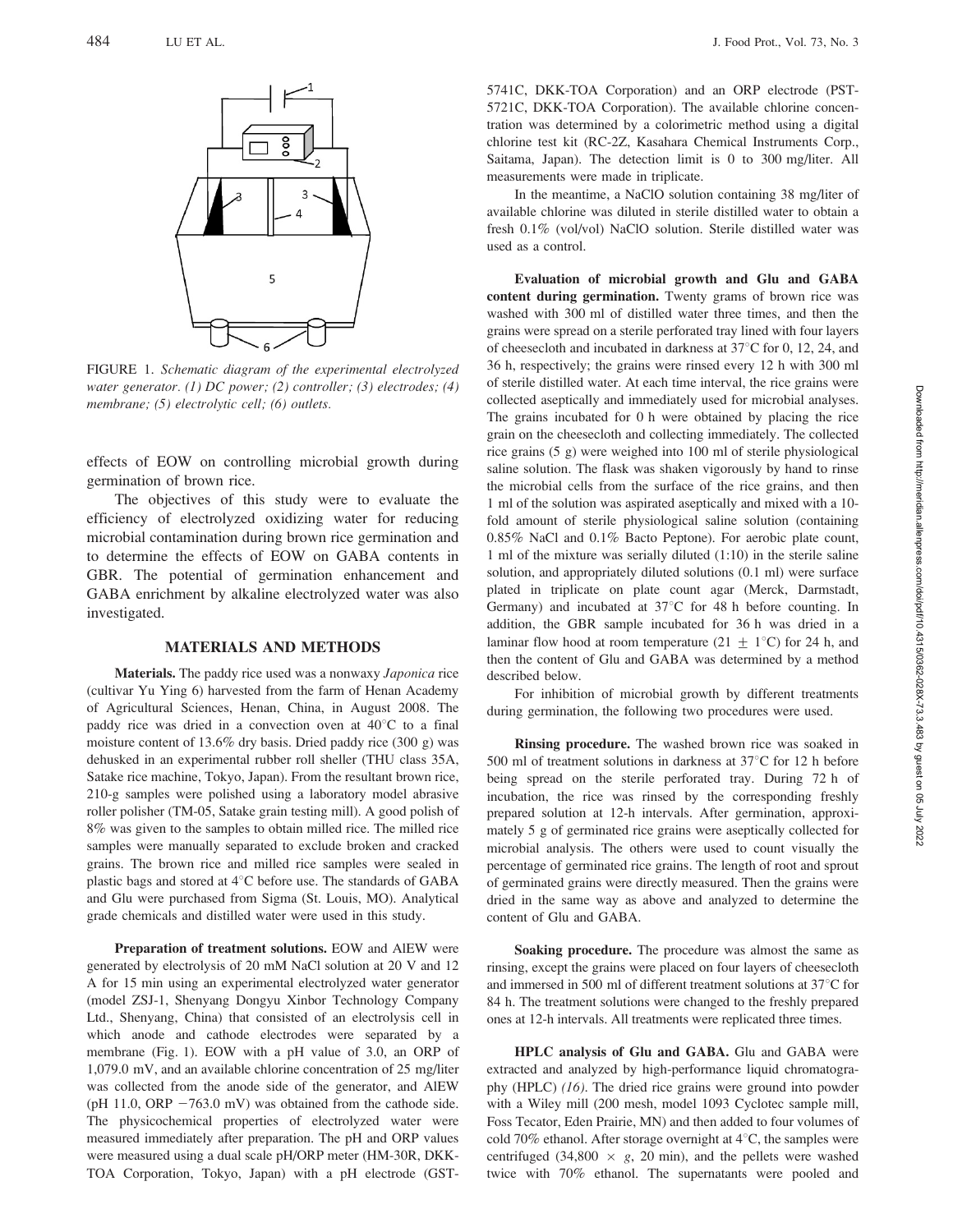

FIGURE 2. Aerobic plate counts on the surface of brown rice grains during germination.

concentrated under vacuum and finally stored in a deep freezer at  $-20^{\circ}$ C. The Glu and GABA contents of the extracts were analyzed by a HPLC gradient system with precolumn phenylisothiocyanate (PITC) derivatization. Buffer A (0.1 M ammonium acetate, pH 6.5) and buffer B (0.1 M ammonium acetate containing acetonitrile and methanol, 44:46:10 [by volume], pH 6.5) were used. For sample preparation, a 50-µl aliquot of extract was removed and dried under vacuum (37 $^{\circ}$ C, 20 mm Hg). Then 20 µl of a first coupling reagent (methanol-water-triethylamine [TEA; 2:2:1, by volume]) was added. After mixing, the sample was directly dried under vacuum for 10 min and then reacted with 30 µl of PITC reagent (methanol-PITC-TEA-water, 7:1:1:1 [by volume]) at room temperature for 20 min before drying under vacuum to remove PITC. The derivatized samples were then redissolved in 500 µl of buffer A (used as mobile phase for HPLC) and filtered through a Millipore membrane (0.22  $\mu$ m). A 20- $\mu$ l sample was injected into the HPLC system (Shimadzu, Kyoto, Japan), consisting of an LC-10AT pump, a UV detector (SPD-10AVVP), and a  $C_{18}$  reversed-phase column (Dikma Diamonsil  $C_{18}$  column  $\phi$  4.6 by 250 mm, Dima Co., Ltd., Orlando, Finland), using a gradient system of buffer A (100 to 0% after 50 min) and buffer B (0 to 100% after 50 min). The operating temperature was  $43^{\circ}$ C, and the absorption was measured at 254 nm. Quantitative data for GABA and Glu were obtained by comparison to known standards (16).

Statistical analysis. All samples were measured in triplicate. One-way analysis of variance was conducted with an SAS package (version 6.12 for Windows, SAS Institute Inc., Cary, NC). Tukey's multiple range test was used to determine the significant differences among the means at the 5% probability level.

#### RESULTS

Microbial growth during brown rice germination. Figure 2 shows the microbial growth during a normal

TABLE 2. Aerobic plate counts showing the effect of different treatments during germination on inhibition of microbial growth on brown rice grains<sup>a</sup>

| Treatment              | Rinsed (72 h,<br>rinsing at a 12-h<br>interval) | Soaked (84 h, replacing<br>fresh solution at a 12-h<br>interval) |  |
|------------------------|-------------------------------------------------|------------------------------------------------------------------|--|
| Electrolyzed oxidizing |                                                 |                                                                  |  |
| water                  | $1.43 + 0.05$ B                                 | $0.48 + 0.06$ B                                                  |  |
| $1\%$ NaClO            | $2.00 \pm 0.13$ B                               | $0.78 + 0.28$ B                                                  |  |
| Alkaline electrolyzed  |                                                 |                                                                  |  |
| water                  | $6.07 + 0.33$ A                                 | $5.15 + 0.17$ A                                                  |  |
| Distilled water        |                                                 |                                                                  |  |
| (control)              | $6.25 + 0.23$ A                                 | $5.86 + 0.34$ A                                                  |  |

<sup>*a*</sup> Values are means  $\pm$  standard deviations (log CFU per gram), *n*  $= 3$ . Means in the same columns followed by different letters are significantly different as determined by Tukey's multiple range test ( $P < 0.05$ ).

germination condition of brown rice  $(37^{\circ}C)$  for 36 h). The aerobic plate counts were 3.91 log CFU/g for brown rice at the beginning of germination. It increased rapidly during the first 12 h and achieved 6.52 log CFU/g after 36 h germination. The GABA content of brown rice was 6.79 mg/100 g (dry basis) and increased significantly to 14.44 mg/100 g after 36 h of germination ( $P < 0.05$ ) (Table 1). In contrast, the Glu content of GBR was less than that of the brown rice, indicating that Glu was consumed during germination. There was much less GABA and Glu in milled rice.

Effects of different solutions on microbial inhibition and GABA accumulation during germination. Table 2 shows the inhibition of microbial growth effected by rinsing or soaking brown rice during germination with EOW, AlEW, and 1% NaClO treatments. Soaking was more effective than rinsing for all tested solutions. EOW and 1% NaClO were both effective inhibitors of microbial growth during brown rice germination; 72 h of rinsing or soaking by EOW resulted in an aerobic plate count reduction of 4.82 and 5.38 log CFU/g, respectively. However, AlEW had no bactericidal effect on microbial growth during brown rice germination, and in the control samples, there was almost no reduction in aerobic plate count.

Table 3 shows Glu and GABA contents in germinated brown rice after different treatments. Treatment with AlEW increased the Glu content of the rice grains significantly (P  $<$  0.05), although GABA content showed no significant difference compared with the control (Table 3). However, EOW not only inhibited microbial growth but also significantly enriched GABA in GBR ( $P < 0.05$ ).

TABLE 1. Glu and GABA contents of brown, milled, and germinated brown rice<sup>a</sup>

| Content                            | Brown rice       | Milled rice     | Germinated brown rice |
|------------------------------------|------------------|-----------------|-----------------------|
| $\gamma$ -Aminobutyric acid (GABA) | $6.79 + 0.92$ B  | $1.83 + 0.26$ c | $14.44 + 0.15$ A      |
| Glutamic acid (Glu)                | $16.72 + 0.32$ A | $3.70 + 1.08$ c | $11.28 + 0.35 B$      |

<sup>a</sup> Values are means  $\pm$  standard deviations (milligrams per 100 g, dry basis),  $n = 3$ . Means in the same row followed by different letters are significantly different as determined by Tukey's multiple range test ( $P < 0.05$ ).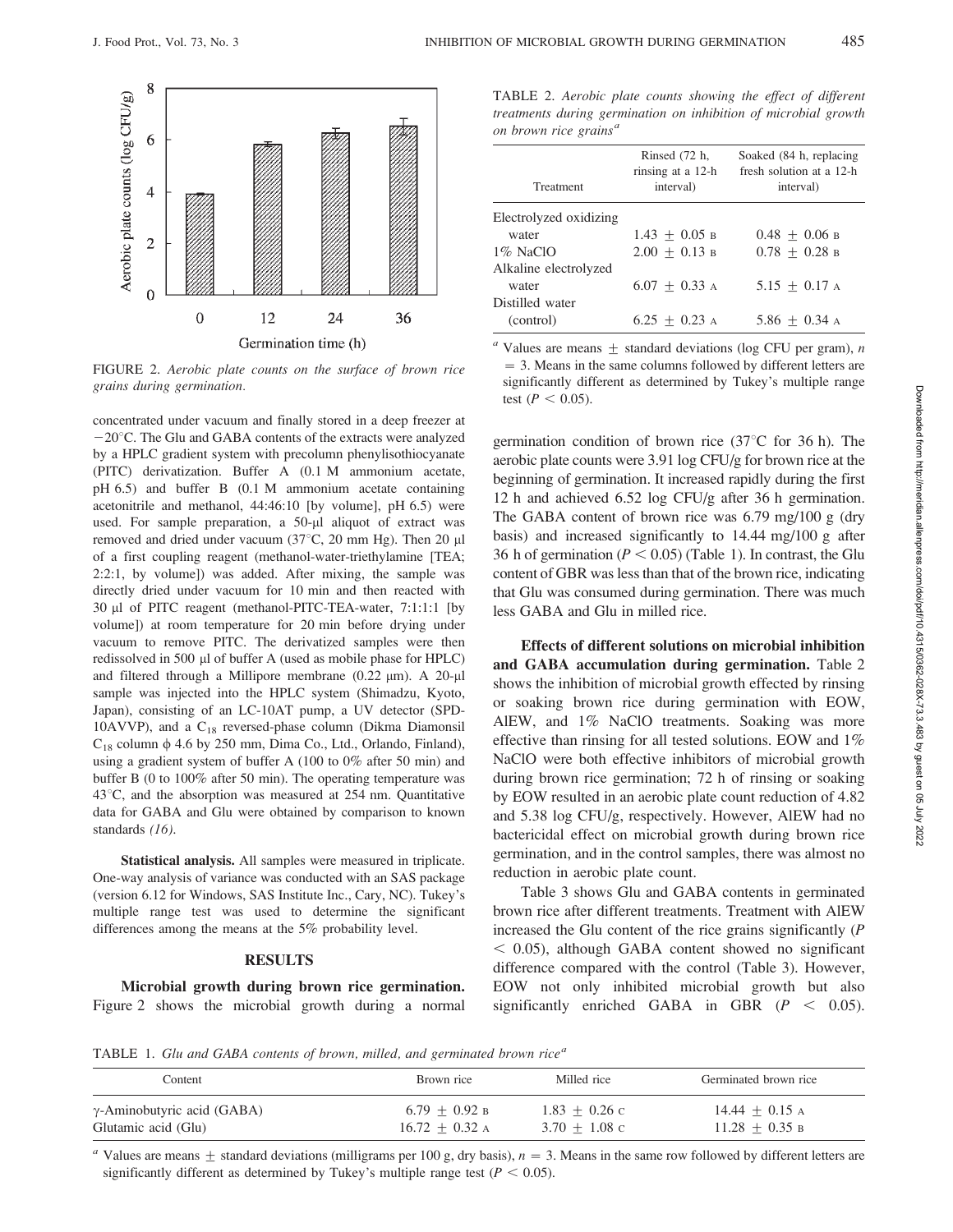

## (B) Soaked

FIGURE 3. Germinated brown rice incubated in different solutions. (A) Rinsed; (B) Soaked. EW, electrolyzed water; DW, distilled water.

Compared with the control, GABA content increased 1.6 times in brown rice rinsed with EOW and 1.8 times in rice soaked in EOW. Although, similar to treatment with EOW, treatment with 1% NaClO solution inhibited microbial growth, it had an adverse effect on accumulation of GABA.

Effects of treatment on germination ratio and length of sprout and root of GBR. Figure 3 shows photos of GBR treated by rinsing or soaking with EOW,  $1\%$ NaClO, AlEW, and distilled water. The resulting root length, sprout length, and germination ratio of GBR are shown in Table 4. EOW and  $1\%$  NaClO treatments

inhibited growth of root and sprout, and they decreased germination ratio by about 3 and 7%, respectively, especially by soaking ( $P < 0.05$ ). Root growth was inhibited completely when rice was soaked in EOW.

### DISCUSSION

Figure 2 illustrates the serious health problem of microbial growth during brown rice germination. While germination increased the GABA content of GBR by 2.1 and 7.9 times compared with brown rice and milled rice, respectively, the naturally occurring microorganisms also propagated rapidly, up to 6.52 log CFU/g during the germination process (Table 1 and Fig. 2). EOW treatment showed the strongest inhibition of microbial growth during germination (Table 2), reducing aerobic plate counts by 4.82 to 5.38 log CFU/g when it was used to rinse or soak the rice grains. In addition, EOW had a pronounced positive effect on GABA accumulation, which is very important for manufacturing functional foods rich in GABA (Table 3). A significant decrease of Glu content was noted with EOW treatment, suggesting that EOW enhanced the transmission from Glu to GABA. The mechanism is unclear but will be an interesting topic for further studies. These findings, which to our knowledge have not previously been reported, support the use of EOW for surface disinfection of brown rice as a safer alternative to the use of aqueous sodium hypochlorite.

In industrial production, the main purpose of brown rice germination is to enrich GABA, but the sprouts can easily detach from the rice kernels during packaging, resulting in a poor appearance and texture of the cooked rice. Table 4 shows the strong inhibition on growth of roots and sprouts of brown rice treated by EOW. EOW treatment produces GBR with a minimum bud, no root, no bacteria contamination, and increased GABA, thus enhancing its commercial value. A germination rate of 85% is regarded as acceptable and is chosen as the criterion for the selection of treatment conditions in germination tests (8). In this study, the germination ratio of brown rice treated with EOW was higher than 91.5% and thus can be accepted.

The observation that soaking seeds in AlEW prior to germination could increase germination ratio had lacked supporting evidence. This study showed that the germination ratio of brown rice was significantly increased by rinsing or soaking with AlEW, with rinsing giving better results than soaking (Table 4 and Fig. 3). However, because

TABLE 3. Glu and GABA content in germinated brown rice after different treatments<sup>a</sup>

|                              |                  | Glu              | <b>GABA</b>      |                  |
|------------------------------|------------------|------------------|------------------|------------------|
| Treatment                    | Rinsed           | Soaked           | Rinsed           | Soaked           |
| Electrolyzed oxidizing water | $7.78 + 1.21$ D  | $7.61 + 1.85$ c  | $19.54 + 1.53$ A | $16.25 + 1.29$ A |
| $1\%$ NaClO                  | $11.38 + 1.06$ B | $8.40 + 0.58$ c  | $11.33 + 0.01$ c | $7.91 + 1.94$ c  |
| Alkaline electrolyzed water  | $13.85 + 1.02$ A | $14.80 + 1.22$ A | $13.03 + 0.44 B$ | $10.52 + 1.63$ B |
| Distilled water (control)    | $9.84 + 0.08$ c  | $11.00 + 0.98$ B | $12.17 + 0.46$ B | $9.09 + 0.17$ B  |

<sup>a</sup> Values are means  $\pm$  standard deviations (milligrams per 100 g),  $n = 3$ . Means in the same column followed by different letters are significantly different as determined by Tukey's multiple range test ( $P < 0.05$ ).